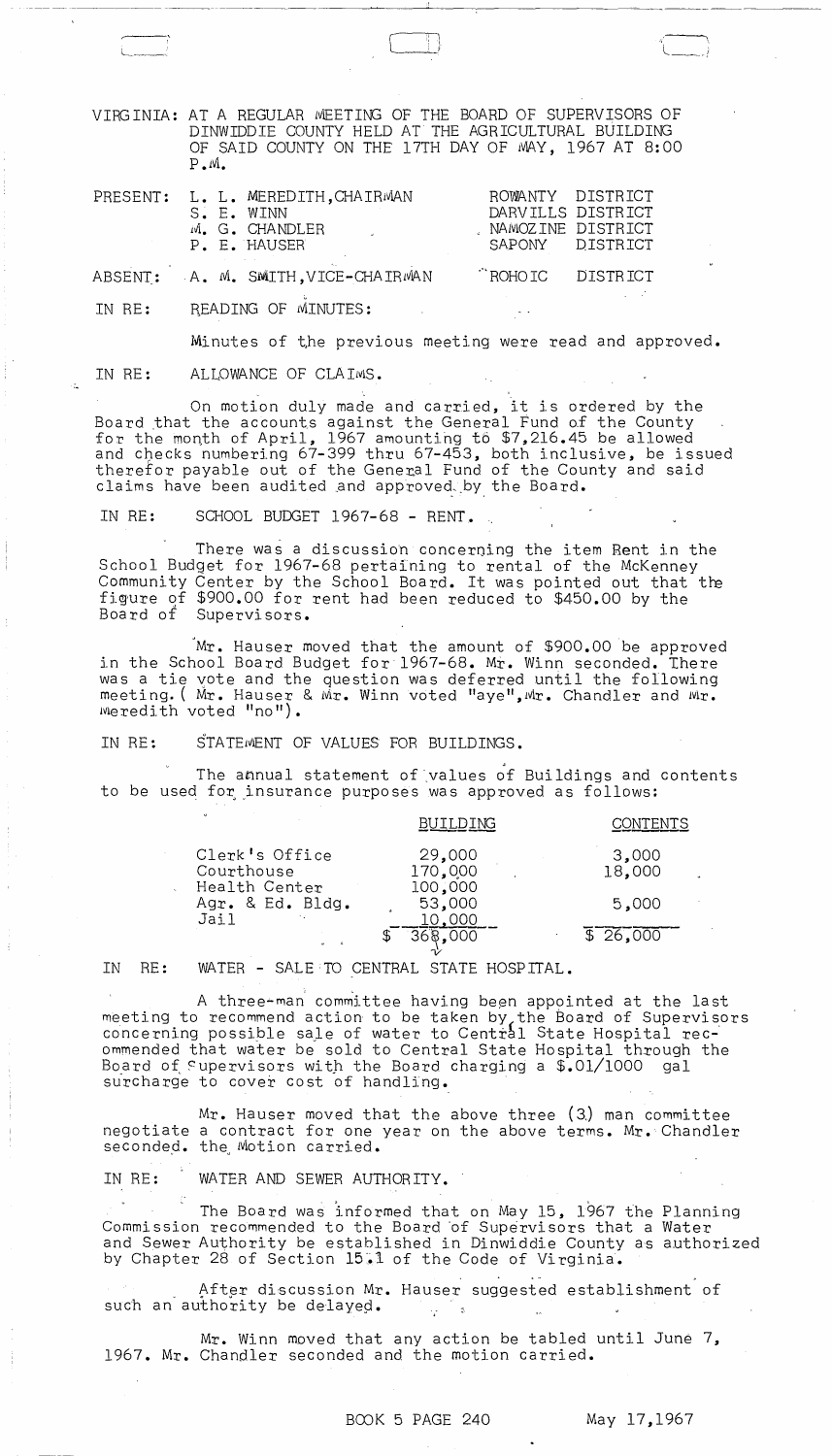IN RE: A. T. BASKERVILLE - AUTHORIZED TO ATTEND PLANNING CONFERENCE.

Upon motion of Mr. Chandler, seconded by Mr. Winn and carried, A. T. Baskerville was authorized to attend the Virginia Citizens Planning Association Conference in Roanoke May 21-23.

IN RE: DEMOCRATIC PRIMARY - ADDITIONAL CLERKS AUTHORIZED.

Upon request of the Electoral Board and upon motion of Mr. Winn, seconded by Mr. Hauser and carried the Electoral Board was authorized to appoint one additional election clerk for Edgehill, New Hope, Dinwiddie and Reams precincts for the Democratic Primary July 11, 1967.

IN RE: ELECTION OFFICIALS - AUTHORIZED \$17/ DAY.

Upon request of the Electoral Board and upon motion of Mr. Winn, seconded by Mr. Chandler and carried the Board approved the compensation of the election precinct workers to be \$17/day beginning July 1, 1967.

IN RE: ORDINANCE RELATING TO APPOINTMENT OF DOG WARDEN SALE OF DOG TAGS, ETC.

It appearing to the Board that a public hearing scheduled for this date at 8:30 P.M. has been properly advertised in the Southside Virginia News as prescribed by law and the Board having heard all who wished to speak.

Therefore upon motion of Mr. Chandler seconded by Mr. Winn the following ordinance was unanimously adopted effective this date:

A. That certain ordinance relating to appointment of Dog Narden,etc., and all amendments thereto passed by the Board of cupervisors of Dinwiddie County,Virginia on the 2nd day of January, 1959 is and it is hereby repealed.

B. BE IT ORDAINED BY THE BOARD OF SUPERVISORS OF DIN-WIDDIE COUNTY:

1. The enforcement of the dog laws shall be vested in a dog warden and such deputy dog wardens as may be appointed. Deputy dog wardens shall have all the powers and duties of a dog warden. The dog warden and deputy dog wardens shall have all the powers and duties of a game warden in the enforcement of the dog laws.

 $2.$  Such officers shall be appointed by the Judge of the Circuit Court pursuant to Chapter 29-184.4 of the Code of Virgirie of 1950, as amended, and such officers shall have exclusive jurisdiction as to the enforcement of the dog laws in said County. Such officers shall be paid such compensation as the Board of Supervisors may prescribe, and shall be under supervision of the Board of Supervisors or its Agent.

3. Before entering upon the discharge o£ his official duties, the dog warden, and each deputy dog'warden, shall qualify, giving bond with some guaranty company, authorized to do business within this State, as surety, in the penalty of One Thousand Dollars(\$lOOO.OO) payable to the Commonwealth of Virginia, with condition that he will faithfully perform all of the duties enjoined upon him by law.

4. It shall be unlawful for any person to own a dog six months old or over, and who keeps such dog in Dinwiddie County,Virginia. for a period of time in excess of thirty (30) days, unless such dog is licensed, as required by this Ordinance. Dog licenses shall run by the calendar year, namely, from January first to December thirty-first, inclusive, and the license tax shall be payable at the office of the Treasurer of Dinwiddie County and shall be as follows:

 $\mathcal{L}_{\mathcal{S}}$ 

 $\langle \phi \rangle = \langle \phi \rangle$ 

 $\mathbb{R}^2$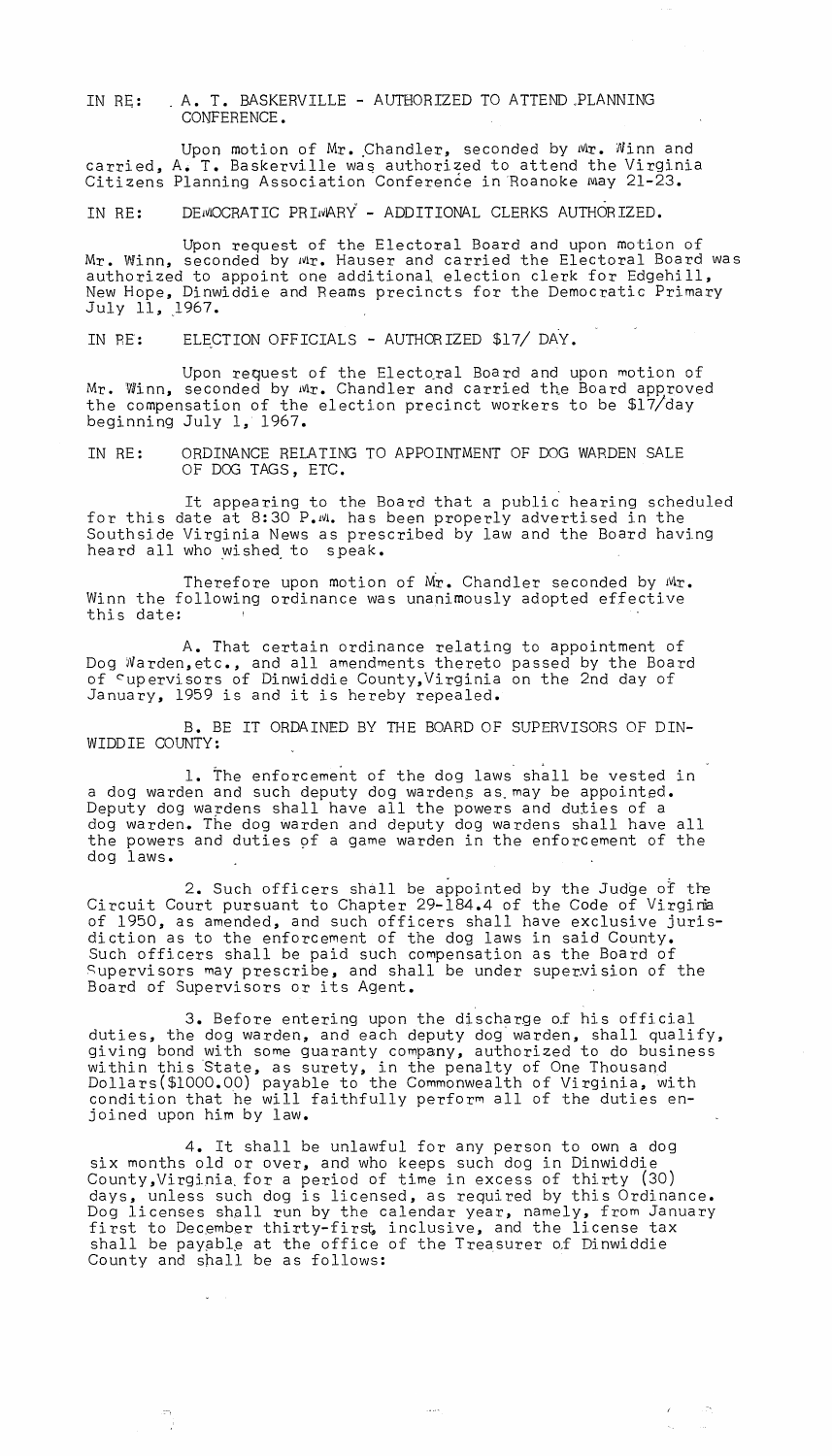Male - For a male dog, Two dollars (\$2.00) Unsexed female - For an unsexed (successfully spayed) female dog-two dollars (\$2.00). Female - For a female dog - Two dollars (\$2.00) Kennel - For twenty dogs - for a kennel of twenty dogs, Twenty dollars (\$20.00). Kennel - For fifty dogs - for a kennel of fifty dogs, Thirty dollars (\$30.00).

 $\Box$ 

5. The funds collec~ed for dog license taxes shall be paid into a special fund and may be disposed of as provided in Section 29-184.4 of the Code of Virginia of 1950, as amended.

6. Any person who shall make, a false statement in order to secure a dog license, to which he is not entitled, shall be fined not less than five dollars nor more than one hundred dollars. Pny person convicted of failure to pay the license tax prior to February first of any year, or as otherwise provided in this ordinance, on any dog owned by him, shall be fined not less than the amount of the license tax required by law to be paid on such dog, nor more than ten dollars, and be required to obtain proper license forthwith, and unless the fine and license tax is immediately paid, the trial court shall order the dog killed by the dog warden or some other officer, but the killing of such dog shall not relieve its owner of the payment of the fine and the license tax already due. Any person who presents a false claim or receives any money on a false claim under the provisions of Section 29-202 of the Code of Virginia, 1950, shall be fined not exceeding one hundred dollars, or imprisoned in jail not exceeding three months or both. Any other violation of this ordinance, for which specific penalty is not provided, shall be a misdemeanor.

This ordinance shall be in full force and effect May 17, 1967.

ATTEST: ExecutiveSecretary

L. L. Mendi

 $\sim 10^{-10}$  .

 $\sim 100$ 

 $\mathcal{L}^{\text{max}}_{\text{max}}$ 

 $\sim 100$ 

 $\mathcal{L}^{\text{max}}_{\text{max}}$  and  $\mathcal{L}^{\text{max}}_{\text{max}}$